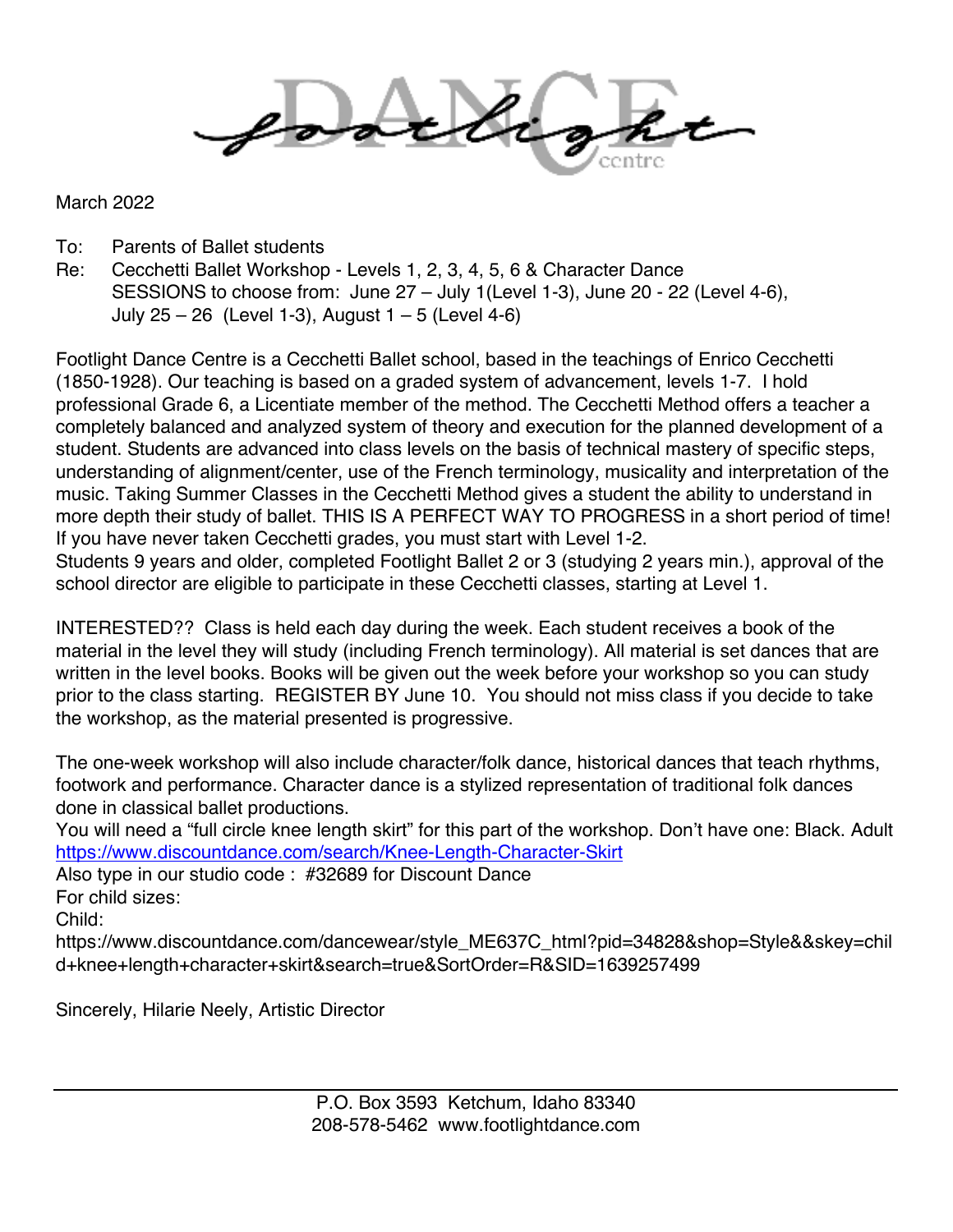

*CECCHETTI BALLET & Character Dance WORKSHOP 2022* 

> June 20 - 22\* Levels 4-6 June 27 – July 1 \* Levels 1-3 July 25 – 26 \* Levels 1-3 August 1 – 5\* Levels 4-6

## Footlight Dance Centre

Community Campus Studio

## Schedule

3 days June 20 - 22 Cecchetti Level  $4$  9:30 -11:00 am Cecchetti Level  $5 \qquad 11:15$  am  $- 12:45$  pm Cecchetti Level  $6$  12:45 – 2:15 pm

Week of June 27 - July 1 Cecchetti Level  $1$  9:30 -10:45 am *Character Dance for all registered students 11:00 am – Noon* Cecchetti Level  $2 \t 12:30 - 1:45$  pm Cecchetti Level  $3 \t1:45 - 3:00$  pm

> 2 days July 25 - 26 Cecchetti Level 1 9:30 -10:45 am Cecchetti Level  $2 \t\t 10:45 - 11:45$  am Cecchetti Level 3  $12:30 - 1:45$  pm

Week of August 1 - 5 Cecchetti Level  $4$  9:30 -11:00 am *Character Dance for all registered students 11:00 am – Noon* Cecchetti Level 5  $12:30 - 1:45$  pm Cecchetti Level  $6$  1:45 – 3:00 pm

Cost: \$150.00 1 week workshop (2 classes per day/ ballet & character) 5 days \$45.00 (1 class per day) 3 days \$30.00 (1 class per day) 2 days Pick up your Cecchetti books the week before your workshop at the CC front desk (between 9am-4pm)